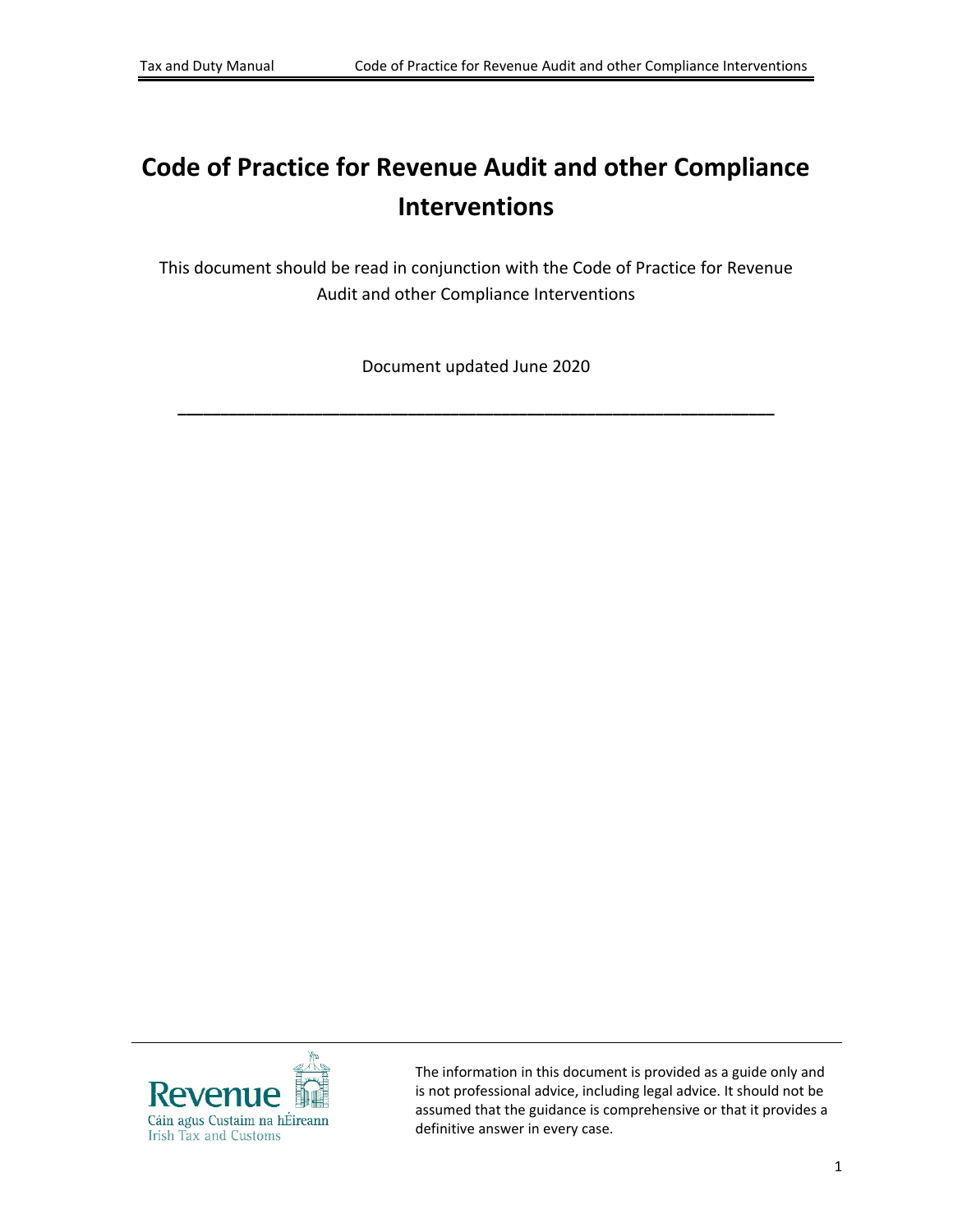The [Code](https://www.revenue.ie/en/self-assessment-and-self-employment/documents/code-of-practice-revenue-audit.pdf) [of](https://www.revenue.ie/en/self-assessment-and-self-employment/documents/code-of-practice-revenue-audit.pdf) [Practice](https://www.revenue.ie/en/self-assessment-and-self-employment/documents/code-of-practice-revenue-audit.pdf) [for](https://www.revenue.ie/en/self-assessment-and-self-employment/documents/code-of-practice-revenue-audit.pdf) [Revenue](https://www.revenue.ie/en/self-assessment-and-self-employment/documents/code-of-practice-revenue-audit.pdf) [Audit](https://www.revenue.ie/en/self-assessment-and-self-employment/documents/code-of-practice-revenue-audit.pdf) [and](https://www.revenue.ie/en/self-assessment-and-self-employment/documents/code-of-practice-revenue-audit.pdf) [other](https://www.revenue.ie/en/self-assessment-and-self-employment/documents/code-of-practice-revenue-audit.pdf) [Compliance](https://www.revenue.ie/en/self-assessment-and-self-employment/documents/code-of-practice-revenue-audit.pdf) [Interventions](https://www.revenue.ie/en/self-assessment-and-self-employment/documents/code-of-practice-revenue-audit.pdf) has now been updated and is available on the Revenue website under Tax Practitioners, Codes of Practice. The revised Code is effective from 16 October 2019.

The revisions to the Code primarily relate to PAYE Modernisation but also include other minor changes. A full list of revisions is appended.

Where compliance interventions commenced before 16 October 2019, but have not yet been settled, the taxpayer may choose whether the settlement is made under the terms of this Code of Practice or the Code of Practice for Revenue Audit and other Compliance Interventions published on 22 February 2017.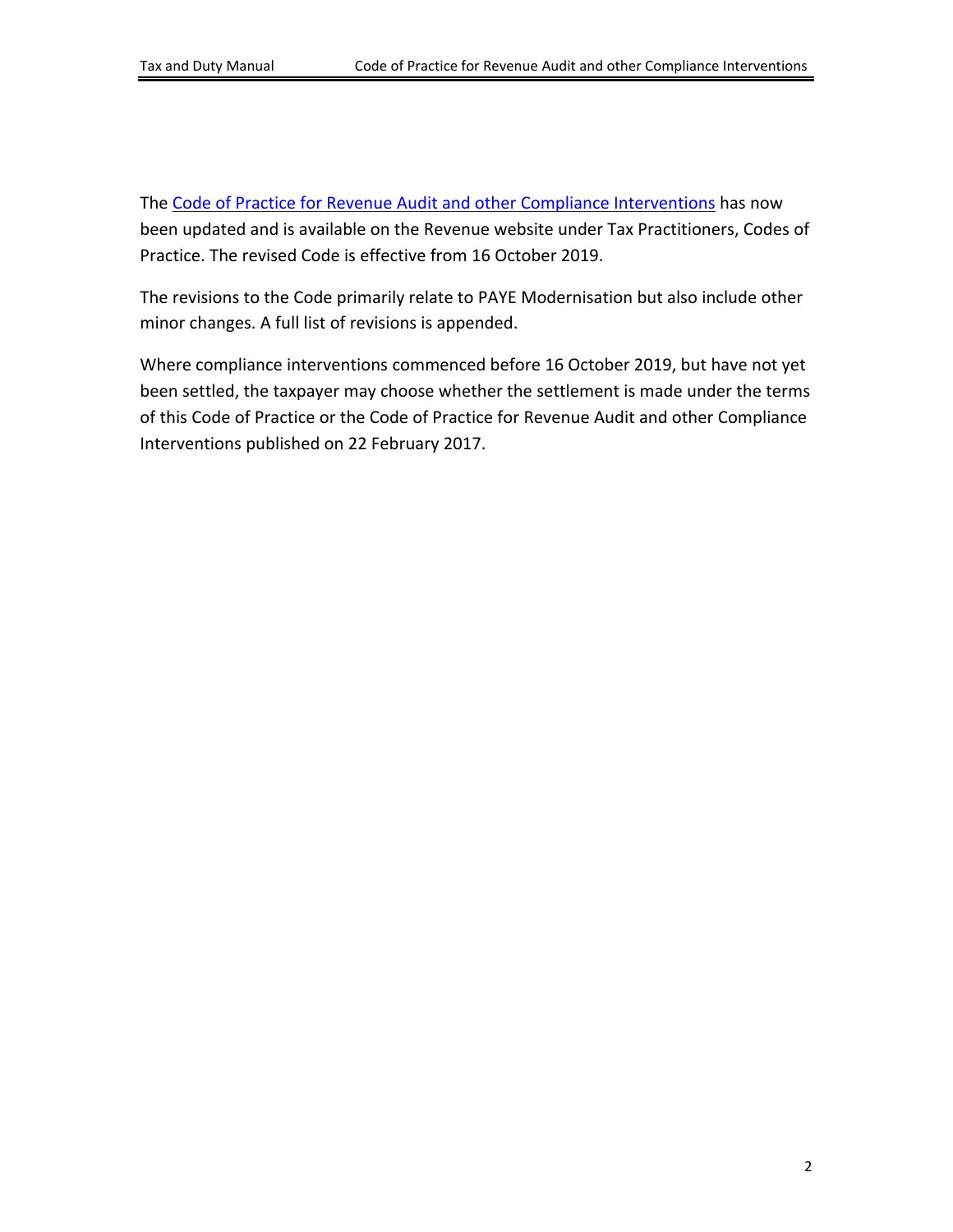## **Appendix**

|                                                                                                                                        | Page           |
|----------------------------------------------------------------------------------------------------------------------------------------|----------------|
| 1.12 Operation of this Code of Practice                                                                                                |                |
| COP 2017 version                                                                                                                       | 19             |
| This Code of Practice will come into effect from 22 February 2017 as regards all compliance interventions that are notified on or      |                |
| after that day. As regards compliance interventions, notice of which had been given, but which had not been settled before 22          |                |
| February 2017, the taxpayer may choose whether the settlement is made under the terms of this Code of Practice or the Code of          |                |
| Practice for Revenue Audit and other Compliance Interventions published 20th November 2015.                                            |                |
|                                                                                                                                        |                |
| <b>Revised version</b>                                                                                                                 |                |
| This Code of Practice will come into effect from 16 October 2019 as regards all compliance interventions that are notified on or after |                |
| that day. As regards compliance interventions, notice of which had been given, but which had not been settled before 16 October        |                |
| 2019, the taxpayer may choose whether the settlement is made under the terms of this Code of Practice or the Code of Practice for      |                |
| Revenue Audit and other Compliance Interventions published 22 February 2017.                                                           |                |
| <b>Reference updates</b>                                                                                                               |                |
| 1.6.1 & 2.3 Department of Social Protection (DSP)                                                                                      | 15/16/24       |
| 1.6.1 & 2.3 National Employment Rights Authority (NERA) replaced by Workplace Relations Commission (WRC)                               |                |
| 1.6.1<br>DSP Investigation Units replaced by DSP Investigation Units                                                                   | 16             |
| 3.4/5.5.8/5.11.2/8.1.2/8.6.3/8.6.4/8.13 and Appendix II - Appeal Commissioners replaced by Tax Appeals Commission                      | 33/65/75/89/94 |
|                                                                                                                                        | 95/98/104/106  |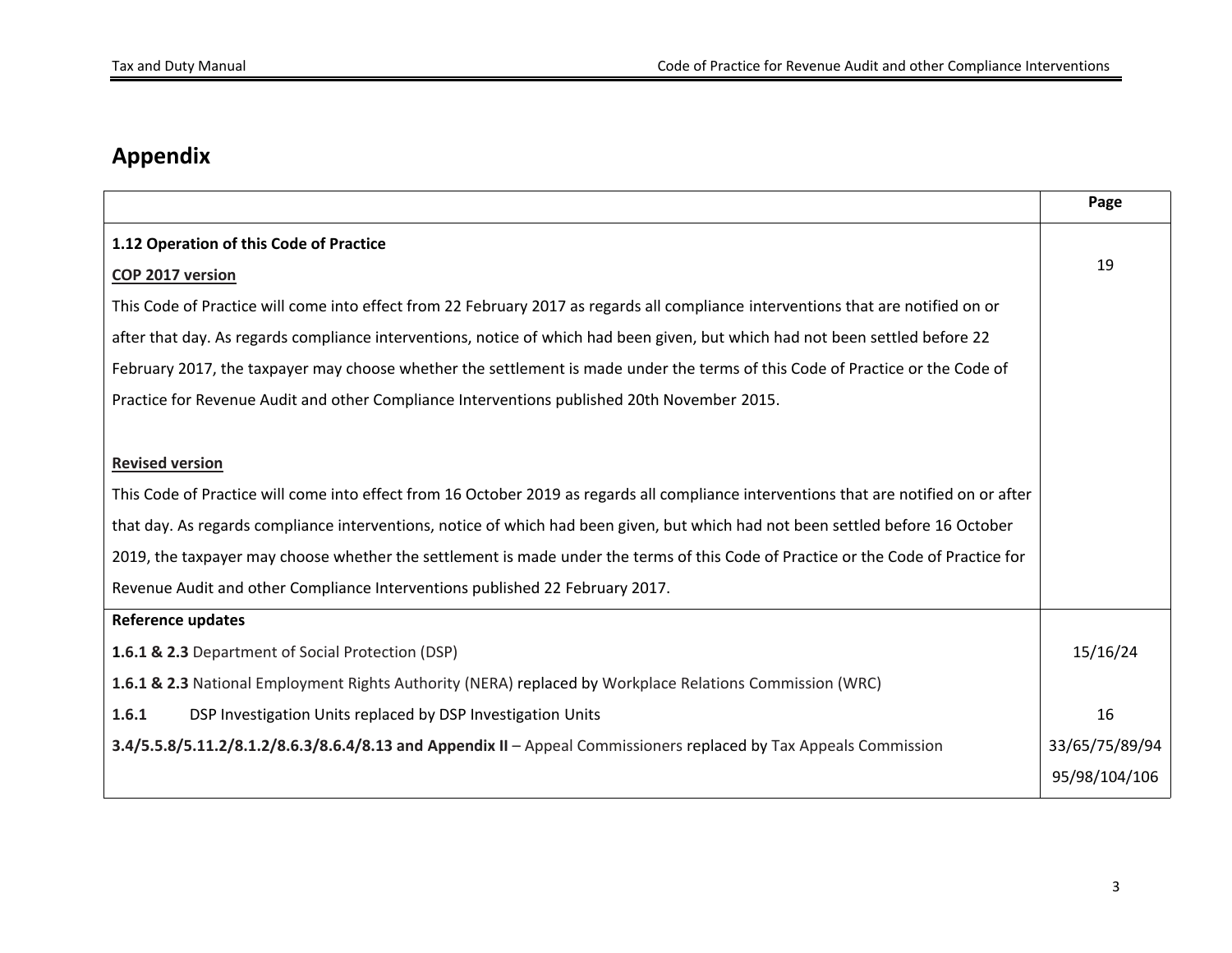| 3.2 Self-correction without penalty                                                                                                       |    |
|-------------------------------------------------------------------------------------------------------------------------------------------|----|
| COP 2017 version                                                                                                                          | 31 |
| A payment in settlement must accompany the submission. [Payment can be made online, see also paragraph 3.7.4 and 5.9                      |    |
| of this Code of Practice in relation to payment].                                                                                         |    |
| The following time limits will apply in respect of self-correction without penalty;                                                       | 31 |
| for the PAYE/PRSI/USC annual return, the self-correction must take place within twelve months of the due date for filing the<br>$\bullet$ |    |
| annual return                                                                                                                             |    |
|                                                                                                                                           |    |
| <b>Revised version</b>                                                                                                                    |    |
| A payment in settlement must accompany the submission. [Payment can be made online, see also paragraph 3.7.3 and 5.9                      |    |
| of this Code of Practice in relation to payment].                                                                                         |    |
| The following time limits will apply in respect of self-correction without penalty;                                                       |    |
| for the PAYE/PRSI/USC annual return, relating to 2018 and preceding years, the self-correction must take place within<br>$\bullet$        |    |
| twelve months of the due date for filing the annual return                                                                                |    |
| for PAYE (Income Tax/PRSI/USC) monthly returns in 2019 and 2020, the self-correction must take place by the due date for<br>$\bullet$     |    |
| filing the IT/CT return or the period within which the relevant PAYE period ends. Where employers are not obliged to file an              |    |
| IT or CT return the self-correction must take place by 31 October of the year following the year in which the monthly PAYE                |    |
| return was filed.(Note: The self-correction without penalty timeframe for monthly returns after 2020 is to be considered                  |    |
|                                                                                                                                           |    |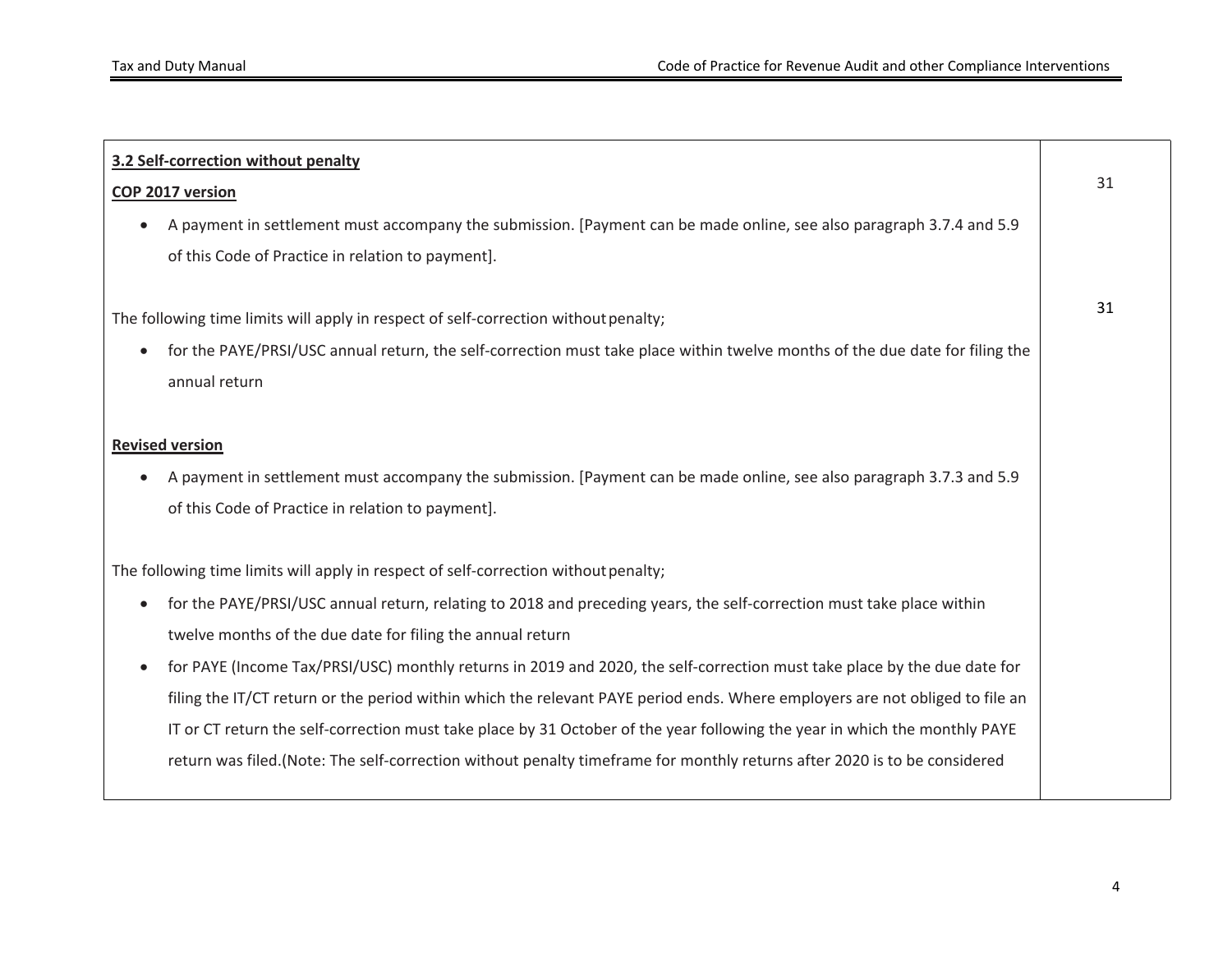| further).                                                                                                                         |    |
|-----------------------------------------------------------------------------------------------------------------------------------|----|
| COP 2017 version                                                                                                                  | 32 |
| for Relevant Contracts Tax, in cases where a deduction authorisation was obtained from Revenue, the self-correction must          |    |
| take place within twelve months of the due date for filing the monthly or quarterly online return.                                |    |
|                                                                                                                                   |    |
| <b>Proposed revised version</b>                                                                                                   |    |
| The above bullet point will be removed from the revised Code.                                                                     |    |
|                                                                                                                                   |    |
| 3.5 No Loss of Revenue                                                                                                            |    |
| COP 2017 version                                                                                                                  | 34 |
| Revenue does not envisage many claims from taxpayers in relation to 'no loss of revenue' but is aware that in certain exceptional |    |
| cases a 'no loss of revenue' situation can arise.                                                                                 |    |
| This is particularly the case with VAT and RCT.                                                                                   |    |
| There may be specific exceptional circumstances where 'no loss of revenue' claims may be considered in relation to taxes other    |    |
| than VAT and RCT.                                                                                                                 |    |
|                                                                                                                                   |    |
| <b>Revised version</b>                                                                                                            |    |
| Revenue does not envisage many claims from taxpayers in relation to 'no loss of revenue' but is aware that in certain exceptional |    |
| cases a 'no loss of revenue' situation can arise.                                                                                 |    |
| This is particularly the case with VAT.                                                                                           |    |
| There may be specific exceptional circumstances where 'no loss of revenue' claims may be considered in relation to taxes other    |    |
|                                                                                                                                   |    |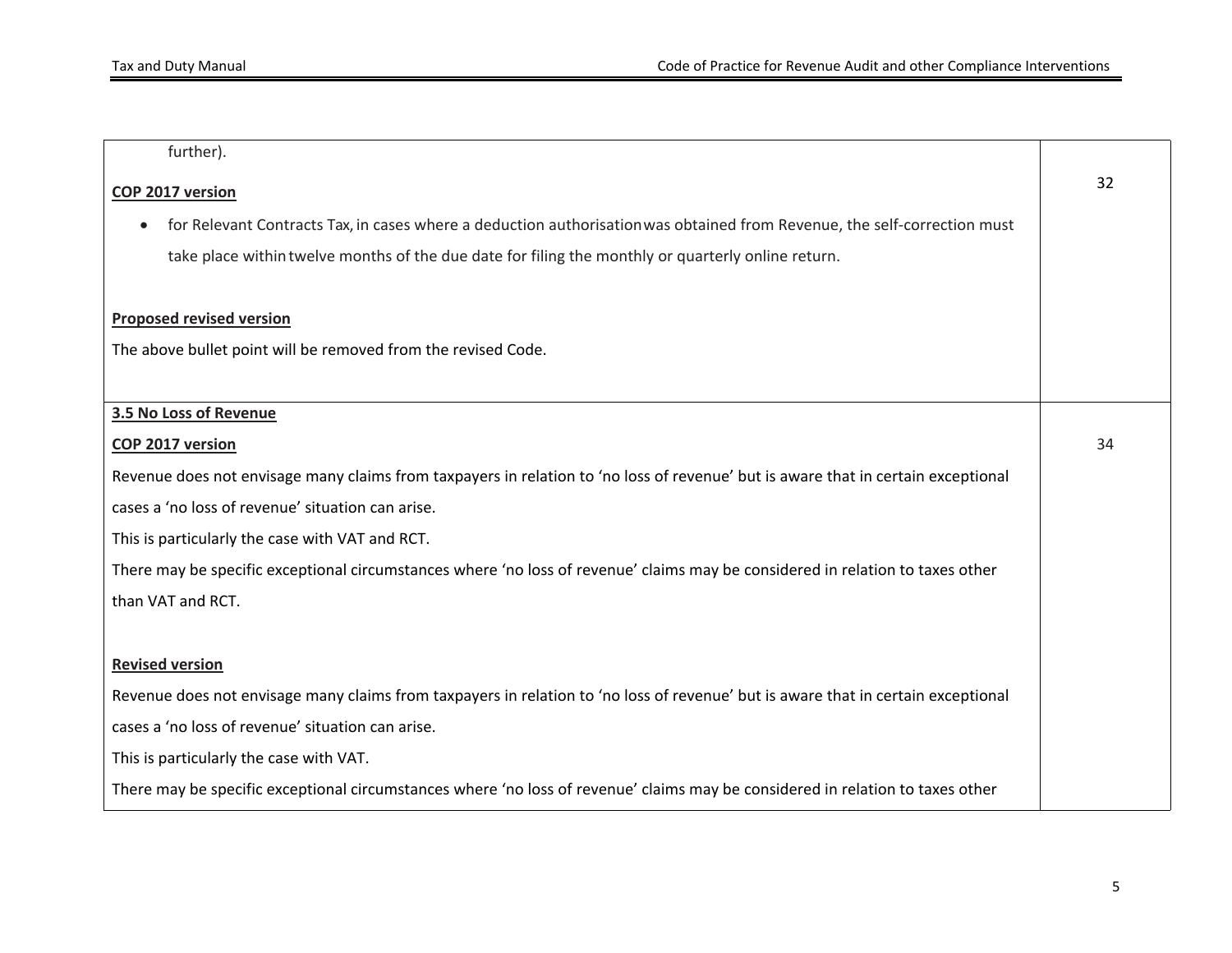| than VAT.                                                                                                                               |       |
|-----------------------------------------------------------------------------------------------------------------------------------------|-------|
| 3.5.1 Maintaining the integrity of the tax system                                                                                       |       |
| COP 2017 version                                                                                                                        | 34    |
| The non-charging of VAT and the failure to deduct RCT, for example, will result in the next customer in the chain, or the               |       |
| subcontractor, having a greater liability to discharge to Revenue.                                                                      |       |
|                                                                                                                                         |       |
| <b>Revised version</b>                                                                                                                  |       |
| The non-charging of VAT, for example, will result in the next customer in the chain having a greater liability to discharge to Revenue. |       |
| 3.7 Definition of a 'Qualifying Disclosure'                                                                                             |       |
| COP 2017 version                                                                                                                        | 38    |
| For a disclosure to be regarded as a 'qualifying disclosure', the liability due must be paid. See paragraph 3.7.4 below regarding       |       |
| payment.                                                                                                                                |       |
|                                                                                                                                         |       |
| <b>Revised Version</b>                                                                                                                  |       |
| For a disclosure to be regarded as a 'qualifying disclosure', the liability due must be paid. See paragraph 3.7.3 below regarding       |       |
| payment.                                                                                                                                |       |
| 3.21 Obligation of Employers to register and to keep a Register of Employees                                                            |       |
| COP 2017 version                                                                                                                        | 47/48 |
| Employers are advised that under Regulation 8 of the Income Tax (Employments) Regulations 2012, which came into force on 18             |       |
| July 2012, all employers are required to keep a Register of Employees (in paper or electronic format) showing the name, address,        |       |
| personal public service number, date of commencement and, where relevant, the date of cessation of employment of all                    |       |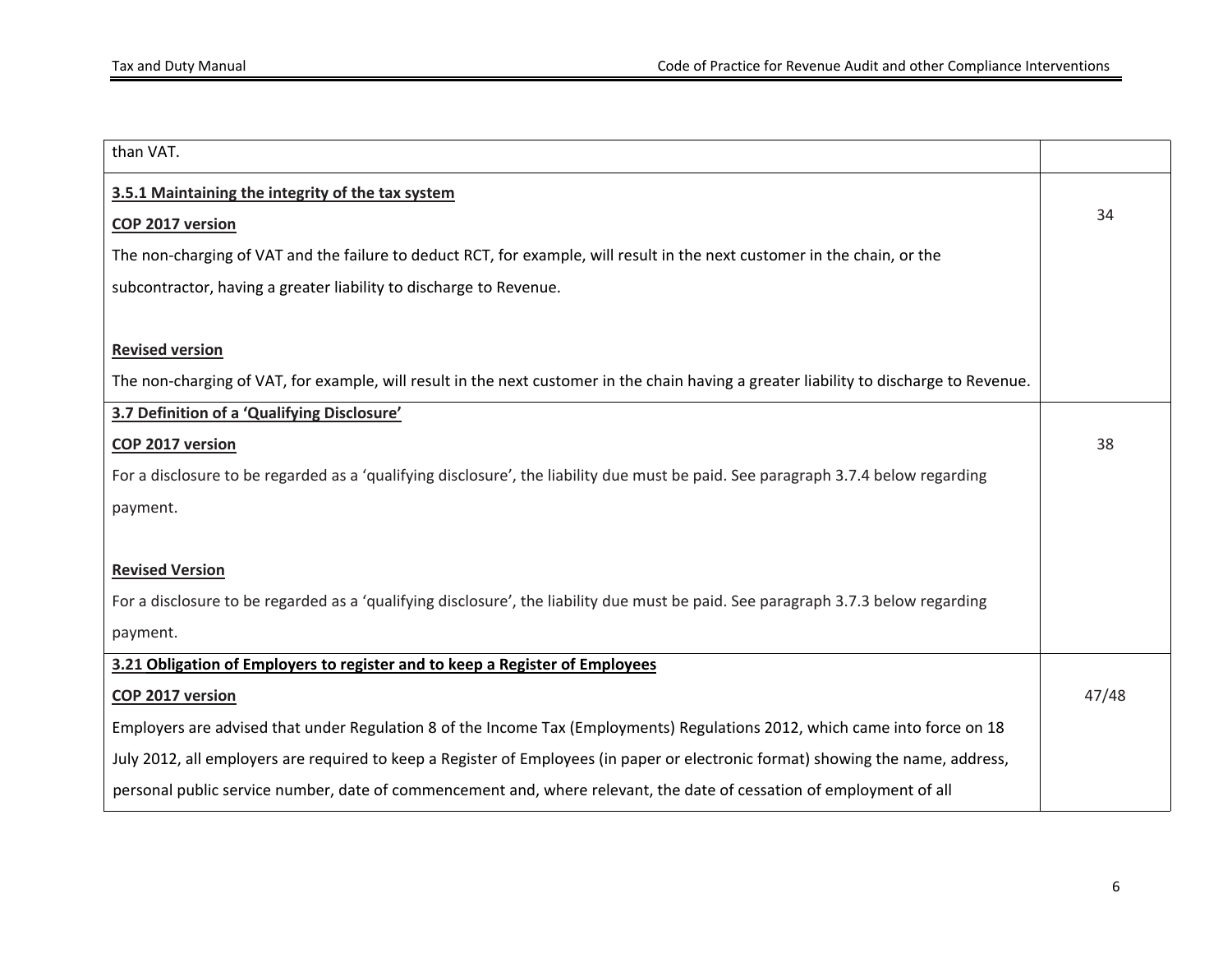| employees. Regulation 7 requires all employers who pay emoluments above a certain figure to register with Revenue.                  |    |
|-------------------------------------------------------------------------------------------------------------------------------------|----|
| <b>Revised version</b>                                                                                                              |    |
| Employers are advised that under Section 988A TCA 1997, all employers are required to keep a Register of Employees (in paper or     |    |
| electronic format) showing the name, address, personal public service number, date of commencement and, where relevant, the         |    |
| date of cessation of employment of all employees. Section 988 TCA 1997 requires all employers who pay emoluments to register        |    |
| with Revenue.                                                                                                                       |    |
|                                                                                                                                     |    |
| <b>4.5 Years, Periods and Issues for Audit</b>                                                                                      |    |
| COP 2017 version                                                                                                                    | 53 |
| See paragraphs 3.7.1 (related liabilities) and 3.7.2 (unrelated liabilities) of this Code of Practice.                              |    |
|                                                                                                                                     |    |
| <b>Revised version</b>                                                                                                              |    |
| See paragraph 3.7.1 Liabilities not within initial scope of the Revenue Audit.                                                      |    |
| 4.6 Auditing Earlier Years, Later Years, Periods or Issues                                                                          |    |
| COP 2017 version                                                                                                                    | 54 |
| In these circumstances taxpayers may have qualifying disclosure opportunities, see paragraphs 3.7.1 (related liabilities) and 3.7.2 |    |
| (unrelated liabilities) of this Code of Practice.                                                                                   |    |
|                                                                                                                                     |    |
| <b>Revised version</b>                                                                                                              |    |
| In these circumstances taxpayers may have qualifying disclosure opportunities.                                                      |    |
|                                                                                                                                     |    |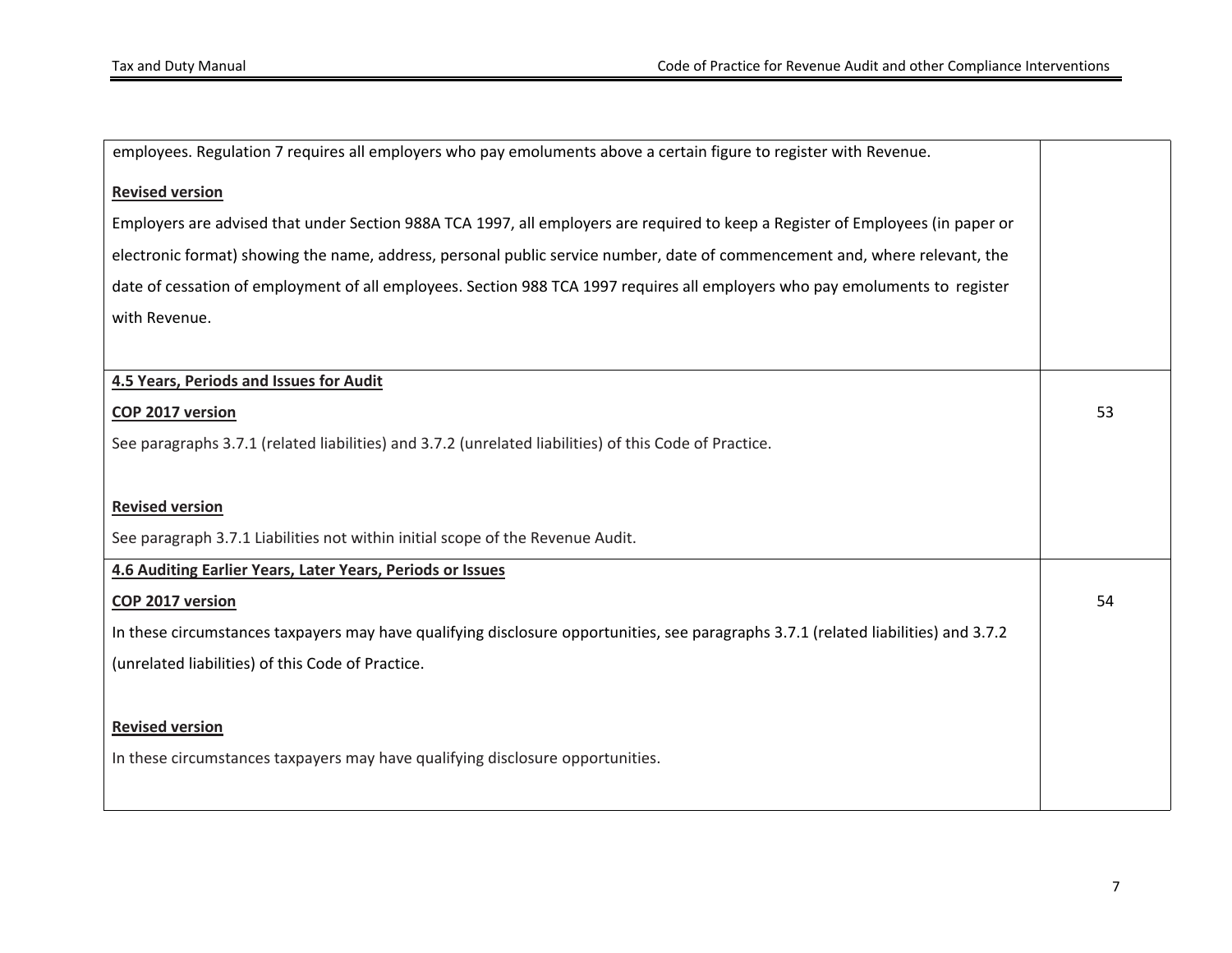| <b>5.7 Fixed Penalties</b>                                                                                                        |    |
|-----------------------------------------------------------------------------------------------------------------------------------|----|
| Note: Current version revised to indicate that this relates to periods up to and including 2018 and additional piece added in for |    |
| 2019 et seq.                                                                                                                      |    |
| COP 2017 version                                                                                                                  | 71 |
| <b>PAYE Employers</b>                                                                                                             |    |
| <b>Revised version</b>                                                                                                            |    |
| PAYE Employers – for years up to and including 2018.                                                                              |    |
| Additional: PAYE Employers - with effect from 1 January 2019                                                                      |    |
| Failure by an employer to comply with tax legislation provided in Chapter 4 of Part 42 TCA 1997 or any of the Income Tax          |    |
| (Employments) Regulations 2018 can result in liability to a penalty of €4,000 per breach.                                         |    |
| Requirement to register with Revenue as an employer - Section 988 TCA 1997. Further information regarding the<br>$\bullet$        |    |
| Registration of Employers for PAYE Purposes is available on the Revenue website.                                                  |    |
| Requirement to keep and maintain a 'Register of Employees' in paper or electronic format - Section 988A TCA 1997<br>$\bullet$     |    |
| Requirement to operate Emergency Basis of Tax Deduction - Regulation 19                                                           |    |
| Requirement to make a monthly return to Revenue by an employer - Section 985G TCA 1997                                            |    |
| Notification of payment of emoluments to Revenue prior to payment - Regulation 10 Income Tax (Employments)<br>٠                   |    |
| Regulations 2018                                                                                                                  |    |
| Failure to comply with the USC legislation - Part 18D TCA 1997 and USC Regulations 2018                                           |    |
| Failure to comply with PRSI legislation - Social Welfare Consolidation Act 2005 and Social Welfare (Consolidated                  |    |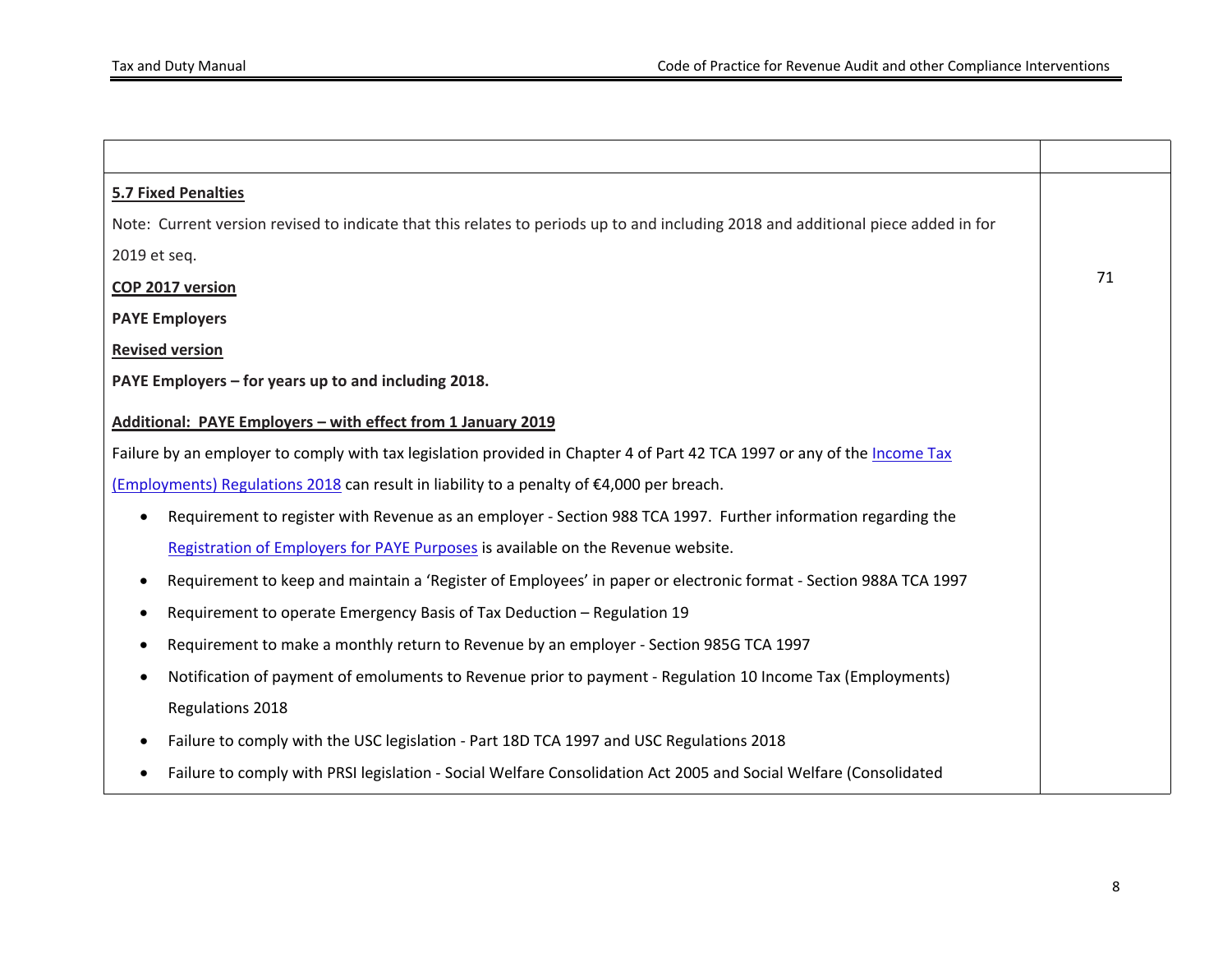| Contributions and Insurability) Regulations 1996.                                                                                     |    |
|---------------------------------------------------------------------------------------------------------------------------------------|----|
| 5.10 Inability to Pay Claims                                                                                                          |    |
| COP 2017 version                                                                                                                      | 74 |
| See paragraphs 3.7.4 and 5.9 of this Code of Practice in relation to payment and phased payment arrangements.                         |    |
|                                                                                                                                       |    |
| <b>Revised version</b>                                                                                                                |    |
| See paragraphs 3.7.3 and 5.9 of this Code of Practice in relation to payment and phased payment arrangements.                         |    |
|                                                                                                                                       |    |
| <b>6.2 Exclusions from Publication</b>                                                                                                |    |
| COP 2017 version                                                                                                                      | 80 |
| cases where the specified sum referred to in paragraph (c) or (d) of Section 1086 subsection (2) does not exceed €35,000              |    |
| (€33,000 in respect of liabilities arising between 1 January 2010 and 1 January 2017) (figure for tax, interest and penalty)          |    |
| [Section 1086 (4)(c) TCA 1997]                                                                                                        |    |
|                                                                                                                                       |    |
| <b>Revised version</b>                                                                                                                |    |
| cases where the specified sum referred to in paragraph (c) or (d) of Section 1086 subsection (2) does not exceed €35,000<br>$\bullet$ |    |
| (figure for tax, interest and penalty) [Section 1086 (4)(c) TCA 1997].                                                                |    |
|                                                                                                                                       |    |